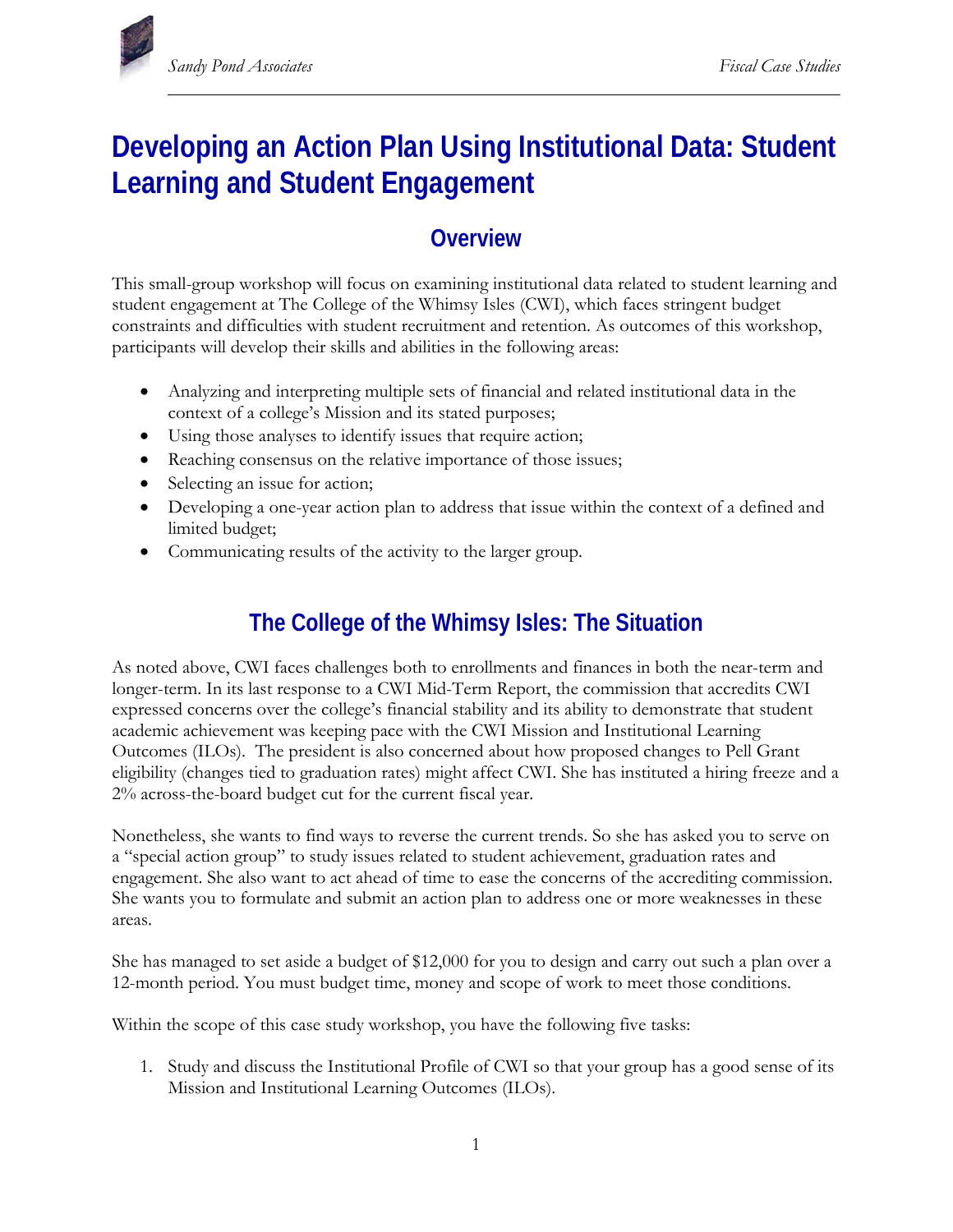

- 2. Study the data you have been given about student achievement, enrollment and engagement. Relate those data to CWI's effectiveness in achieving its Mission and ILOs.
- 3. Reach consensus in identifying an issue that, when addressed, will increase that effectiveness.
- 4. Complete the Action Plan Worksheet to develop in detail your plan for addressing that issue.
- 5. Report your findings to the larger group of workshop participants.

#### *A note on your group work.*

CWI has developed a set of communication principles to enhance purposeful dialogue in the day-to-day work of the college. Among them are three that you should think about when conducting your group work.

- $\checkmark$  Encourage participation from all group members. Don't assume that silence means agreement or that people have nothing to say.
- $\checkmark$  Be patient. Allow people to complete their thoughts before responding.
- $\checkmark$  Think about the impact of your words on others. If you have questions or critical perspectives, voice them in a respectful way that keeps the focus on issues and not on individuals.

## **The College of the Whimsy Isles: Institutional Profile:**

The College of the Whimsy Isles (CWI) is a public two-year institution supported by the Confederation of the States of the Whimsy Isles (CSWI), with a total estimated population of 147,500. CWSI consists of three island states Oroa, Eniwo, and Tikini, each of which is home to a CWI campus. The campuses are roughly 350 miles apart, with only moderate Internet connectivity. The central college administration is housed on the Oroa campus. The College was founded in 1987 and offers associate-level degrees in Business, Education, Nursing and Liberal Arts and vocational certificates in carpentry, automotive maintenance and repair, electronics, marine resources and public safety.

### *Other Pertinent CWI facts:*

#### *Mission Statement*

As a student-centered institution, The College of the Whimsy Isles (CWI) has as its mission to prepare students to achieve successful life paths in their chosen fields of study and to become ethical and responsible citizens of Oceania and the larger global community. (Adopted 2010)

#### *Institutional Learning Outcomes (ILOs)*

- The CWI graduates will demonstrate excellent qualifications in their chosen fields of study.
- CWI graduates will develop and exhibit a passion for life-long learning.
- CWI graduates will become productive contributors to the economy and society of The Republic of the Whimsy Islands.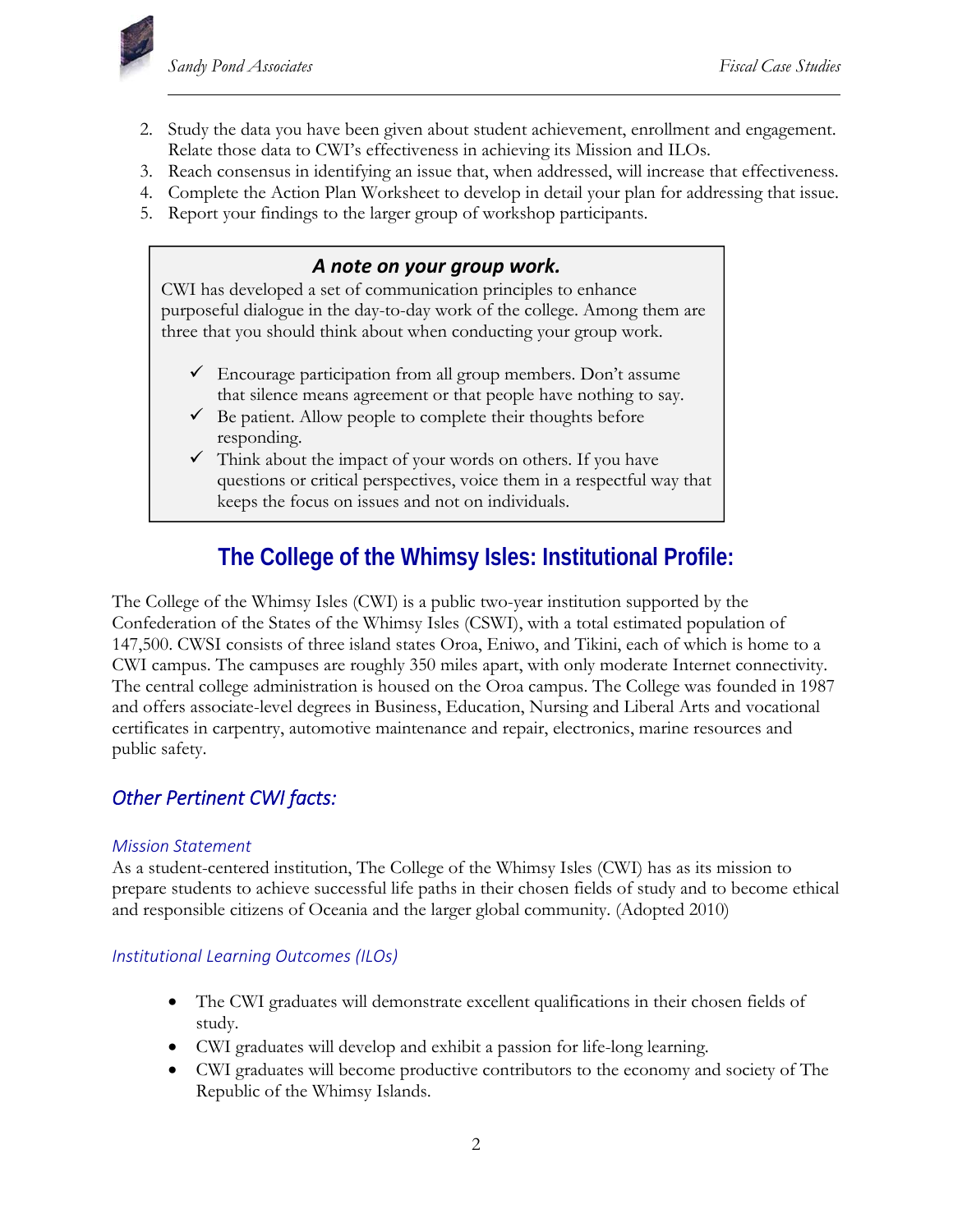

- CWI graduates will demonstrate the ability to think critically and solve complex problems.
- CWI graduates will demonstrate the ability to communicate successfully in multi-cultural settings.
- CWI graduates will demonstrate understanding of the history and culture of Oceania and their place in the larger global community.

(Adopted 2010)

#### *Demographics*

- The current FTE enrollment is 2,187.
	- o Ninety-four percent of all CWI students are under the age of 24.
	- o Sixty-five percent of CWI students are female.
	- o Ninety-six percent of students are residents of CSWI.
	- o Ninety-five percent of CWI students receive Pell Grants.
	- o In the previous five years, between 78%-81% of entering students have tested into one or more developmental courses.
	- o In the previous three academic years, the average of student FTEs in developmental courses ranged between 30.1%-32.7% of total CWI FTEs.

#### *Student Completion and Retention*

- Including both degree and certificate programs the CWI two-year completion rate is 13%; the three-year completion rate is 18%, a figure that has remained fairly constant over the previous three years.
- Fall-to-fall retention rates for new students over the last three academic years averaged 48%. Fall-to-fall-to-spring retention rates for returning students over the last three years have averaged 22%.
- CWI has an Admissions Office, but not a formal Enrollment Management function.
- In the academic years (AY) new student enrollment (headcount) at CWI has dropped by 42 and 79 respectively. By campus, the numbers are as follow:

| Campus            | 2011-22 AY | 2012-13 AY |
|-------------------|------------|------------|
| Oroa              | 427        | 408        |
| Eniwo             | 212        | 197        |
| Tikini            | 243        | 198        |
| <b>CWI</b> Totals | 882        | 803        |

*Table 1. New Student Enrollment (Headcount) at CWI—Academic Years 2012 and 2013*

Coupled with lower retention rates, these numbers indicate significant loss of tuition income and that CWI will face increasing financial pressures in the future.

#### *Student Achievement and Engagement*

CWI measures *student achievement* through a linked structure of Course Learning Outcomes (CLOs), Program Learning Outcomes (PLOs), and Institutional Learning Outcomes (ILOs). CWI formally measures *learning outcomes* through annual assessment reports and biennial program reviews. CWI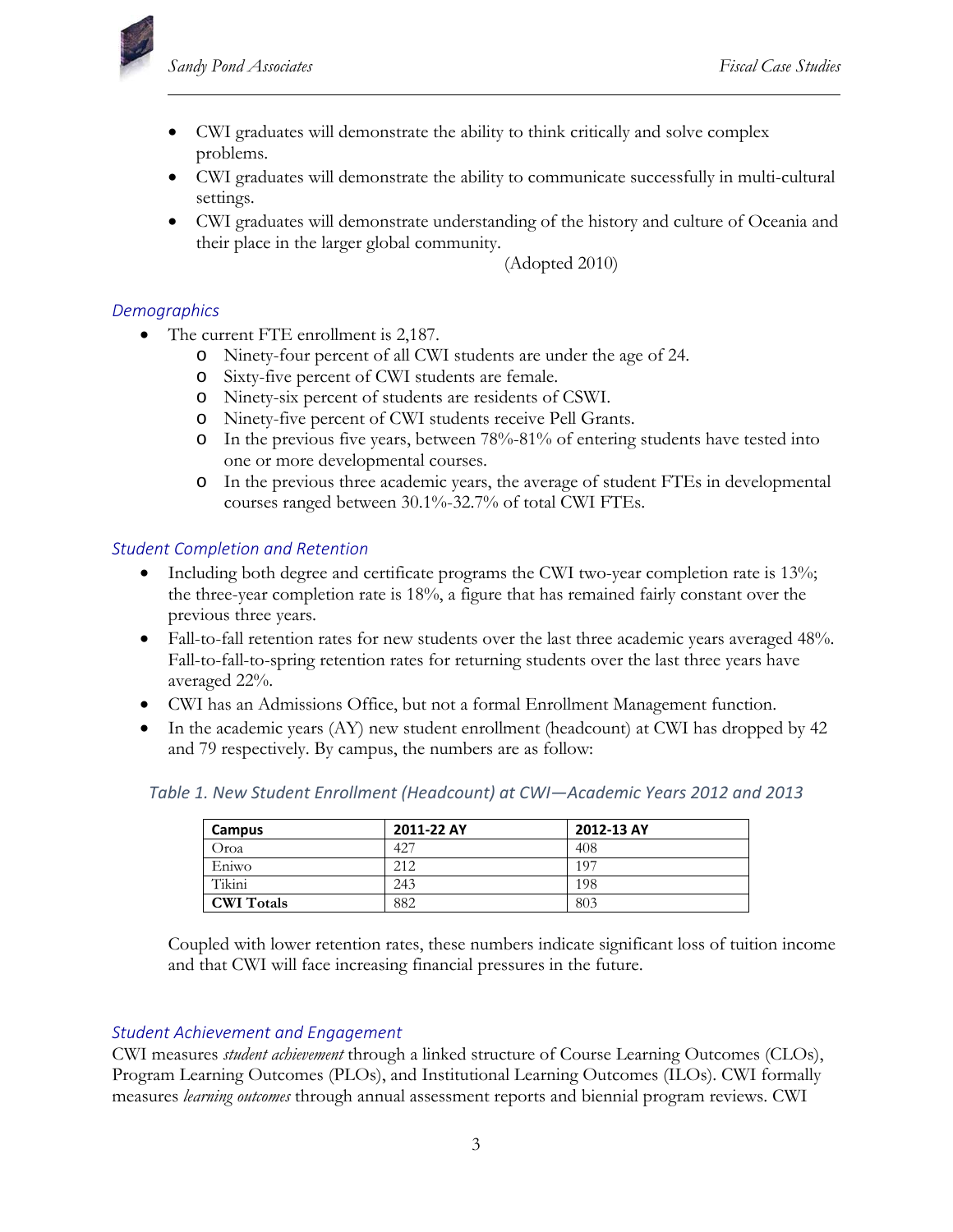

measures *student engagement* by administering the Community College Survey of Student Engagement (CCSSE). Summary results of these two measurements appear in the tables that follow.

*Remember that data tell stories about the institution. Keep looking for the storylines in the numbers. Look for patterns or differences.* 

### **Table 2. Percentage of CWI Students Achieving Learning Outcomes‐‐by Programs.**

|                         |                                     | % Achieving<br><b>Required CLOs</b> |               |               | % Achieving<br><b>Required CLOs</b> |               |               | % Achieving<br><b>Required CLOs</b> |               |               |  |
|-------------------------|-------------------------------------|-------------------------------------|---------------|---------------|-------------------------------------|---------------|---------------|-------------------------------------|---------------|---------------|--|
| Program                 | $%$ of<br><b>CWI</b><br><b>FTEs</b> | AY<br>2010-11                       | AY<br>2011-12 | AY<br>2011-13 | AY<br>2010-11                       | AY<br>2011-12 | AY<br>2011-13 | AY<br>2010-11                       | AY<br>2011-12 | AY<br>2011-13 |  |
| <b>Business</b>         | 28                                  | 72                                  | 71            | 67            | 48                                  | 46            | 49            | 51                                  | 47            | 44            |  |
| Education               | 16                                  | 81                                  | 78            | 79            | 56                                  | 59            | 63            | 54                                  | 57            | 53            |  |
| <b>Nursing</b>          | 15                                  | 68                                  | 70            | 67            | 63                                  | 66            | 66            | 56                                  | 58            | 59            |  |
| Liberal<br>Arts         | 22                                  | 74                                  | 71            | 76            | 53                                  | 55            | 61            | 62                                  | 60            | 63            |  |
| Certificate<br>Programs | 19                                  | 75                                  | 78            | 80            | 72                                  | 74            | 71            | $- -$                               | $- -$         | $- -$         |  |

In 2013 CWI administered the CCSSE to its students. This survey measures student engagement at the institution through responses to questions in five categories it calls "benchmarks." CCSSE defines these five benchmarks as follows.

#### ★*Active and Collaborative Learning*

Students learn more when they are actively involved in their education and have opportunities to think about and apply what they are learning in different settings. Through collaborating with others to solve problems or master challenging content, students develop valuable skills that prepare them to deal with real-life situations and problems.

#### ★ *Student Effort*

Students' own behaviors contribute significantly to their learning and the likelihood that they will successfully attain their educational goals.

#### ★ *Academic Challenge*

Challenging intellectual and creative work is central to student learning and collegiate quality. These survey items address the nature and amount of assigned academic work, the complexity of cognitive tasks presented to students, and the rigor of examinations used to evaluate student performance.

#### ★ *Student-Faculty Interaction*

In general, the more contact students have with their teachers, the more likely they are to learn effectively and to persist toward achievement of their educational goals. Through such interactions, faculty members become role models, mentors, and guides for continuous, lifelong learning.

#### ★ *Support for Learners*

Students perform better and are more satisfied at colleges that provide important support services, cultivate positive relationships among groups on campus, and demonstrate commitment to their success.

Full CCSSE results provide a detailed breakdown of responses by different classes or respondents and offer institutional comparisons with colleges in the survey cohort. For our purposes in this workshop, we will concentrate on high-level summary data that indicate the percentage of CWI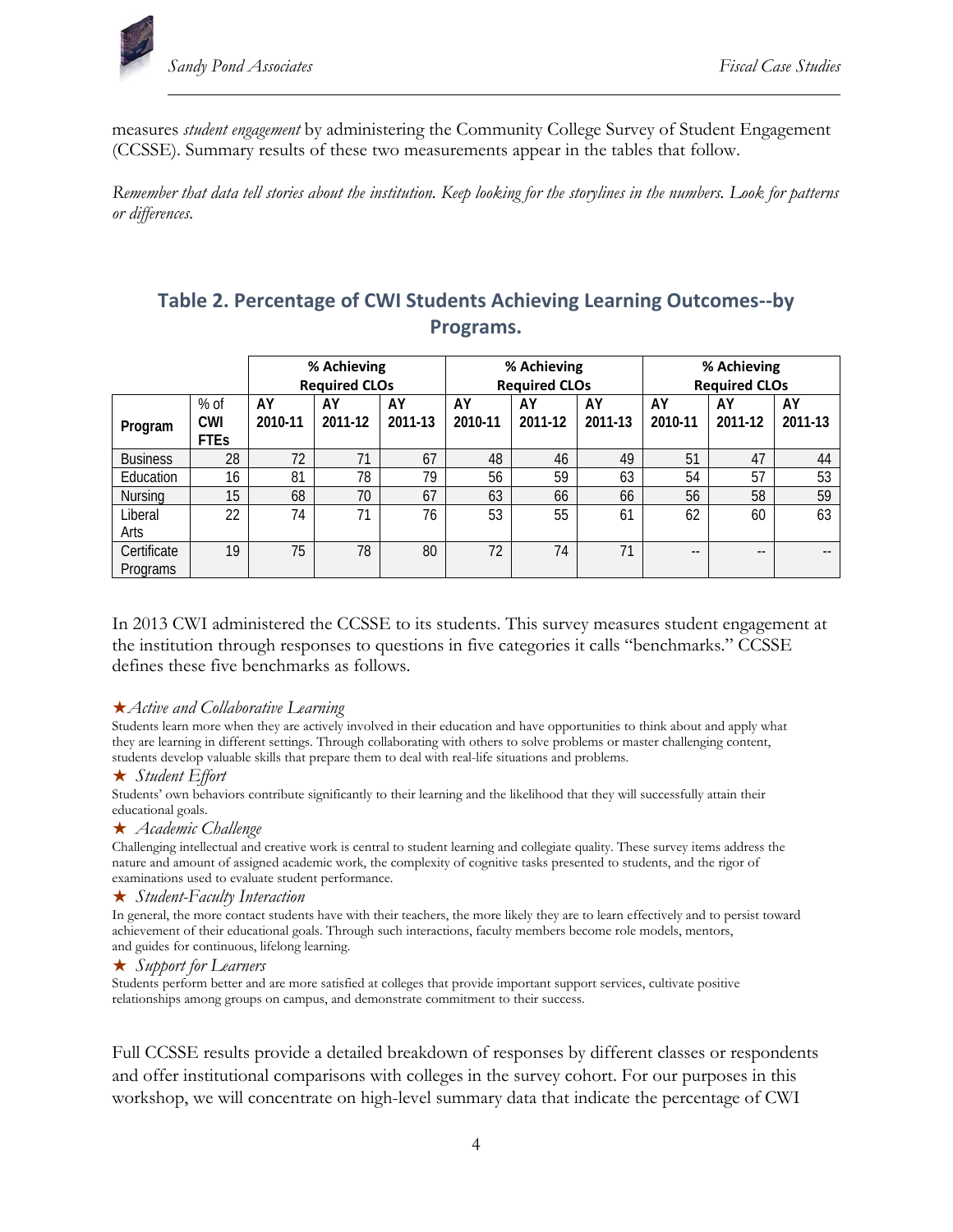

students responding *positively* to the questions given for each benchmark. So, for our purposes, the higher the percentage, the more favorable the response. Those data appear in the tables below.

Remember our purpose in examining these data is to see if they help to identify an issue in which your "special action group" might work. The data may tell a story that is a piece of a larger puzzle. You need to determine if they do tell a story and how that story fits within CWI's current situation *and* your charge from the president.

#### **Table 3. Summary Results from 2013 CCSSE Survey‐CWI: % Positive Responses and Number of Students Responding.**

| <b>CCSSE</b><br><b>Benchmark Category</b> | <b>CWI</b><br>combined |           |      | <b>CWI</b><br>full-time<br>students | <b>CWI</b><br>part-time<br>students |           |  |
|-------------------------------------------|------------------------|-----------|------|-------------------------------------|-------------------------------------|-----------|--|
| Active and Collaborative Learning         | 67.9                   | $n = 943$ | 68.4 | $n = 841$                           | 66.6                                | $n = 102$ |  |
| <b>Student Effort</b>                     | 65.9                   | $n = 943$ | 66.8 | $n = 841$                           | 63.8                                | $n = 101$ |  |
| Academic Challenge                        | 52.6                   | $n = 943$ | 53.0 | $n = 841$                           | 51.7                                | $n = 102$ |  |
| Student-Faculty Interaction               | 52.2                   | $n = 943$ | 53.9 | $n = 840$                           | 50.5                                | $n = 103$ |  |
| <b>Support for Learners</b>               | 73.0                   | $n = 943$ | 72.0 | $n = 840$                           | 75.4                                | $n = 103$ |  |

#### **Table 4. Summary Results from 2013 CCSSE‐CWI by Campus: % Positive Responses and Number of Students Responding.**

| <b>CCSSE</b><br><b>Benchmark Category</b> |                   | <b>Oroa Campus</b> |      | <b>Iniwo Campus</b> | <b>Tikini Campus</b> |           |  |
|-------------------------------------------|-------------------|--------------------|------|---------------------|----------------------|-----------|--|
| Active and Collaborative Learning         | 67.9<br>$n = 643$ |                    | 68.4 | $n = 178$           | 66.6                 | n = 122   |  |
| <b>Student Effort</b>                     | 65.9              | $n = 643$          | 66.8 | $n = 178$           | 63.8                 | n = 122   |  |
| Academic Challenge                        | 52.6              | $n = 643$          | 53.0 | $n = 178$           | 51.7                 | $n = 122$ |  |
| Student-Faculty Interaction               | 52.2              | $n = 643$          | 52.9 | $n = 178$           | 50.5                 | $n = 122$ |  |
| <b>Support for Learners</b>               | 73.0              | $n = 643$          | 72.0 | $n = 178$           | 75.4                 | $n = 122$ |  |

#### *Your Next Step*

Your next step is to use the Preparation Sheet that follows to answer questions about CWI and what the data tell you about the institution in the areas of student achievement and student engagement in light of the *Mission* and the ILOs.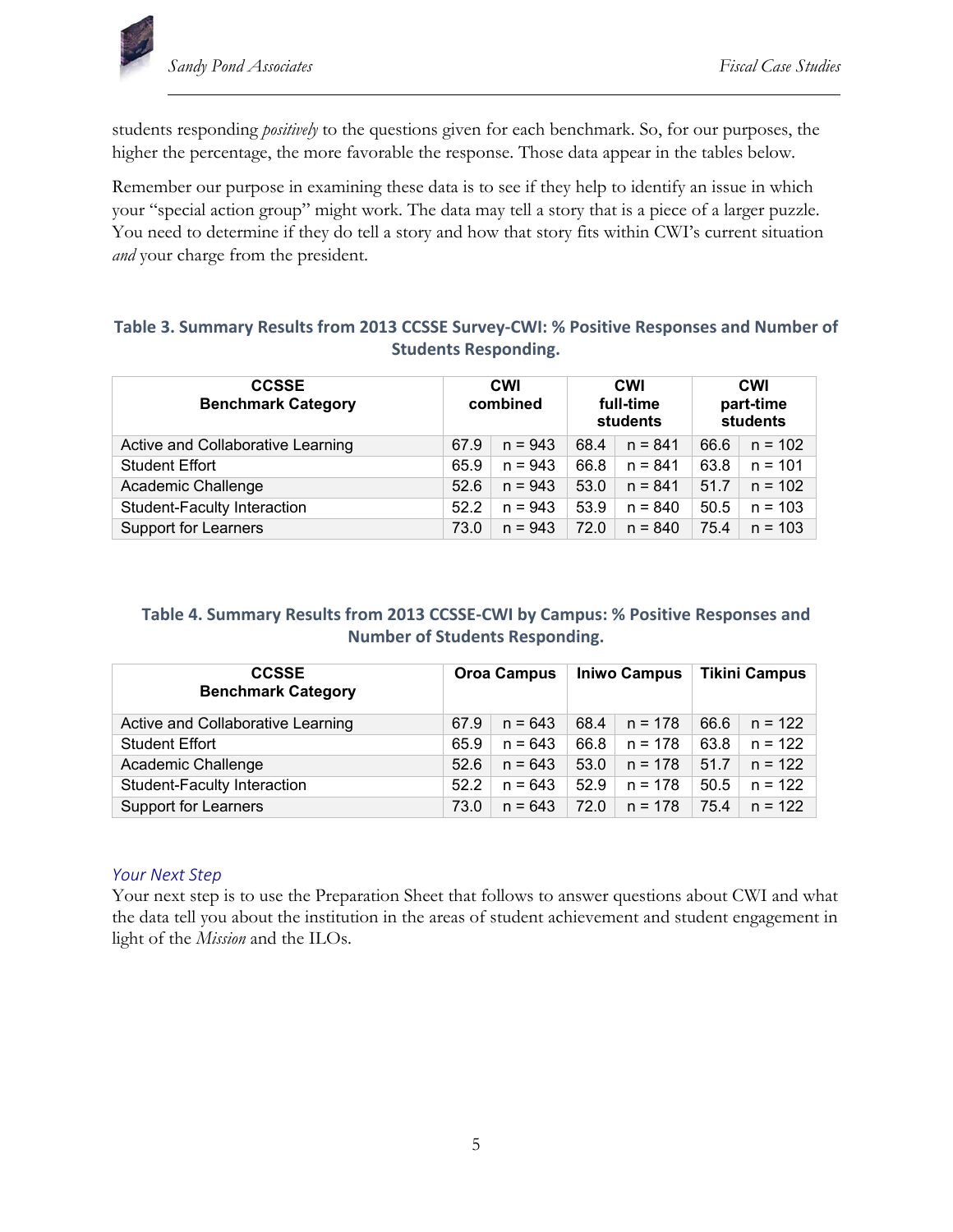

## **Action Plan Preparation Sheet**

Please use this sheet as a way to assemble information that will help you in developing your Action Plan. You can answers these questions in two stages.

### *Mission and Profile*

Based on the CWI's Mission Statement, Institutional Learning Outcomes, and its demographic profile, work together to answer the following:

- What are the critical values that CWI holds as an institution?
- How does CWI's current situation affect its ability to fulfill its Mission and have its graduates achieve its ILOs?
- From the data you have been given, what stories emerge that might describe issues the college ought to resolve? Which of these stories seem most important in their effect on CWI's ability to fulfill its Mission?

## **Action Steps**

 Among the issues you have identified, are some of them easier to respond to than others? Why are they easier?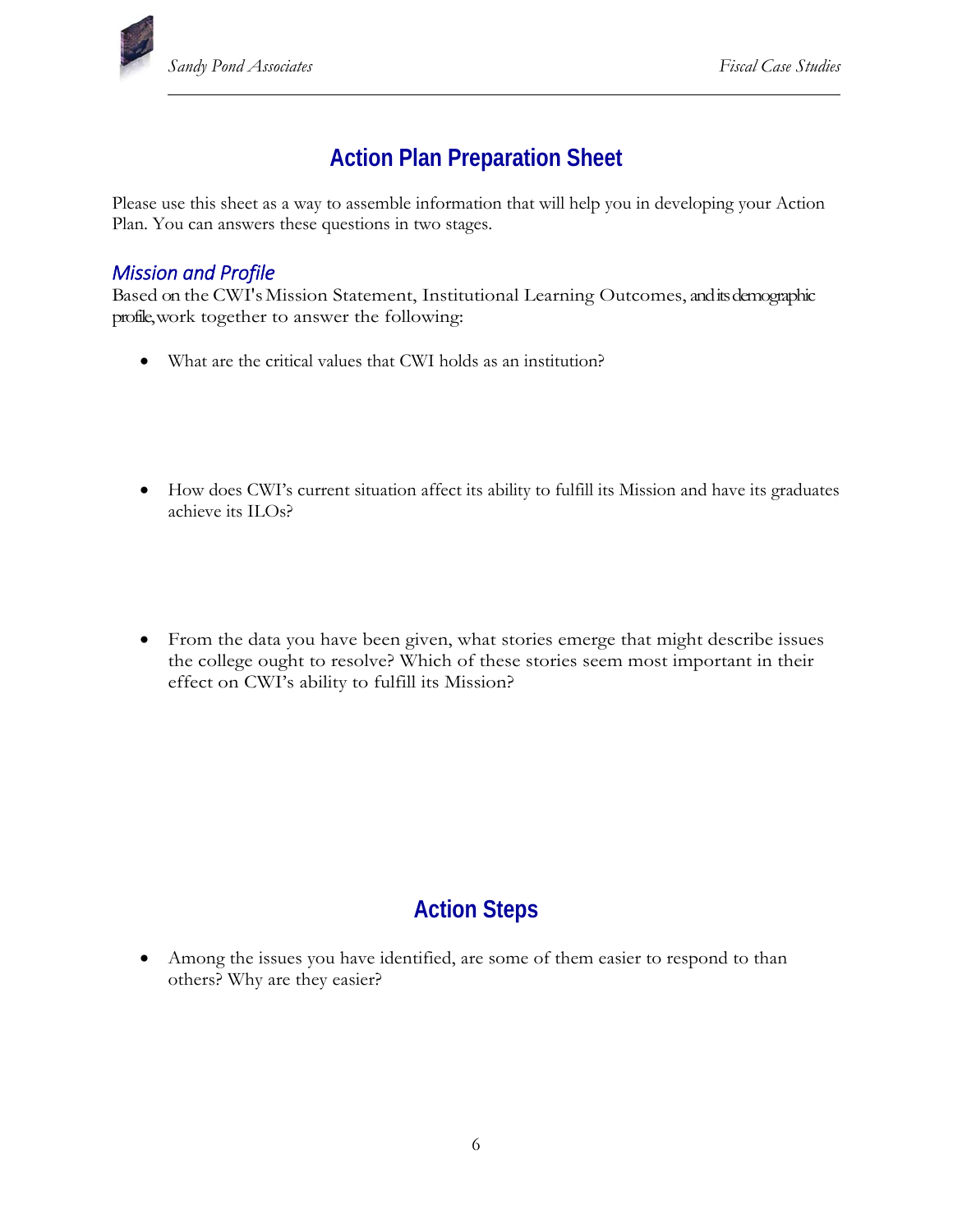

- Which of these issues are likely to result in the greatest improvement to student achievement or student engagement? Why?
- With which existing offices or departments on campus will you coordinate your effort?

- How will you coordinate your effort across CWI's three campuses?
- How will faculty be brought into the effort?
- How will staff be brought into the effort?
- Will students be brought into your effort? If so, in what way?

 What steps should CWI's president and key administrators take to support the work of the "special action group?"

*Now you should be ready to start on your Action Plan Worksheet.*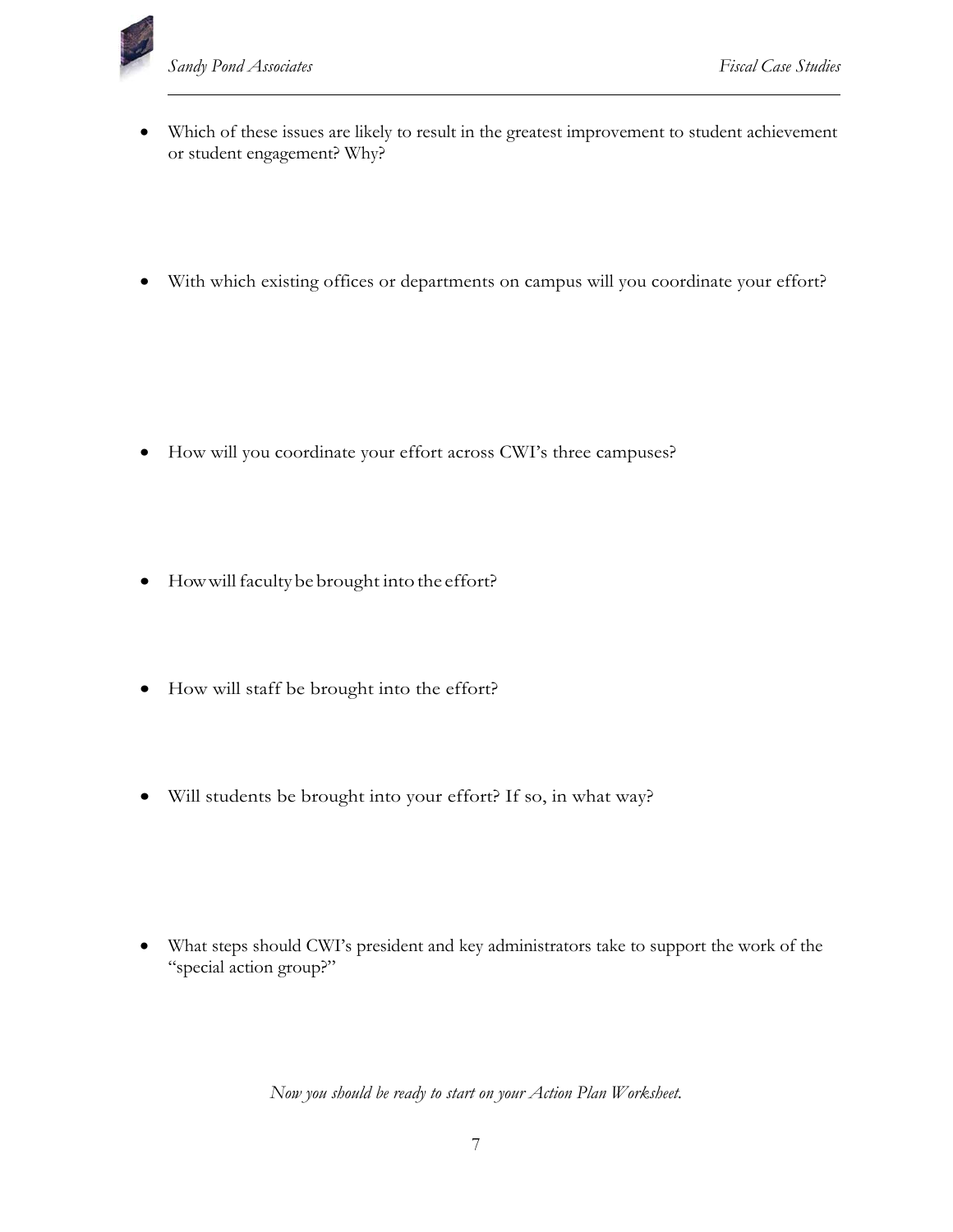

## **College of the Whimsy Isles—Action Plan Work Sheet1**

Once you have agreed upon the issue your group will address, use this work sheet to compile and submit details for the Action Plan to address that issue.

#### *Defining the Issue*

Provide a paragraph that defines the issue you have chosen to address (involving either *student achievement* or *student engagement*). Include a statement as to why and to what extent the issue in its current status harms the ability of CWI to fulfill its Mission and achieve its ILOs.

### *Identifying Supporting Data*

 $\overline{a}$ 

From the data you were given, identify which point to the existence of the issue and why that issue needs attention. Cite the numbers, but also use words to tell the story that the numbers reveal.

<sup>1</sup> This worksheet was broadly adapted from one created by The Council of Independent Colleges and later revised by the Wabash National Study of Liberal Arts Education.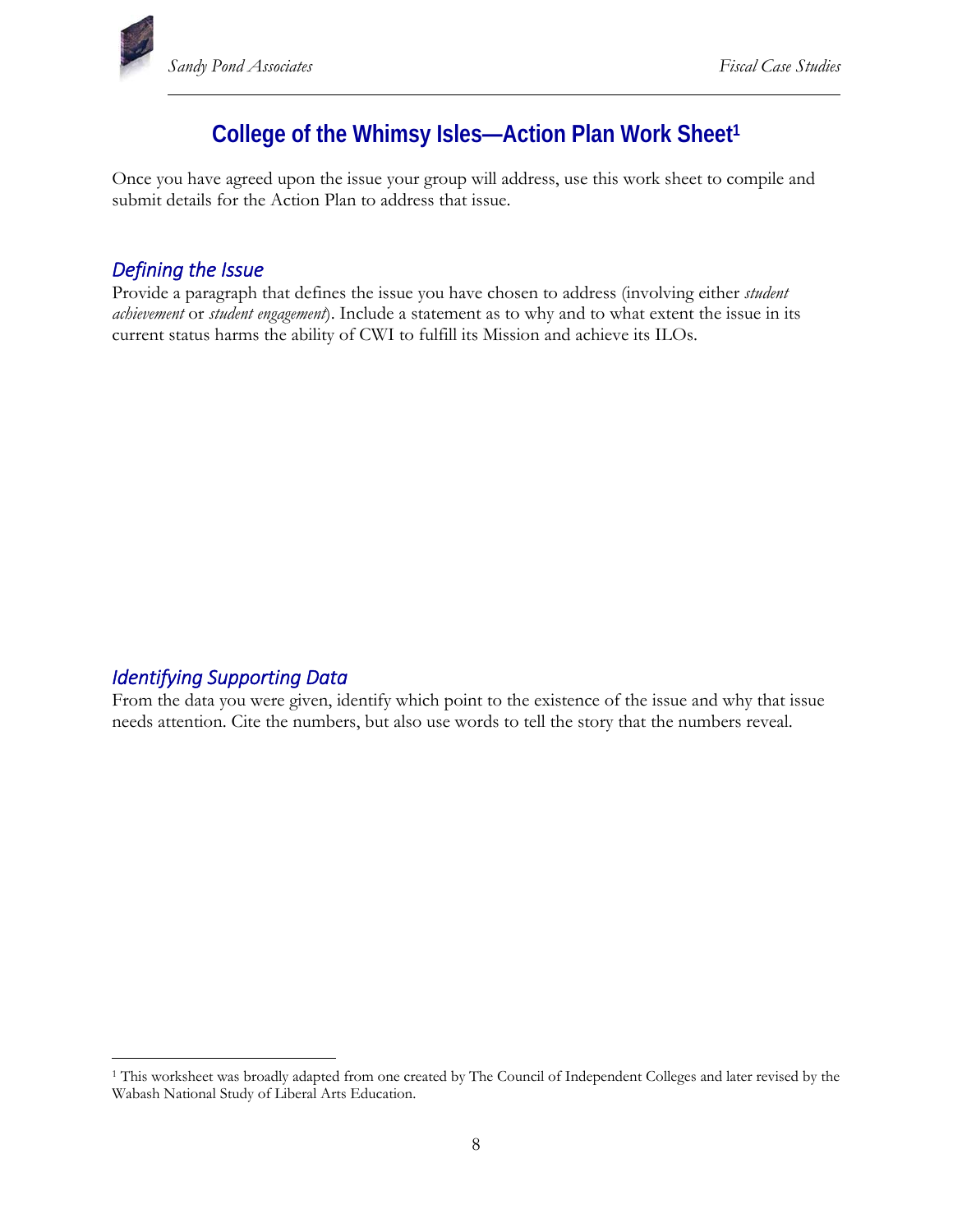

#### *Listing Action Plan Goals*

List no more than three goals that, if achieved, would successfully address the issue you have identified. Remember that these goals must be realistic (achieved with the resources at hand and the time frame given) and measurable (success is revealed through specific data).

#### *Defining Key Action Plan Activities*

Describe three activities that must combine to achieve the goal(s) of your Action Plan. These activities must be carried out over the one-year limit in the following segments. In this case, our year is 360 days. (*If for practical reasons you feel the need to shift the timing of the segments, feel free to do so, but expect to give a good reasons for the shift.*) General outlines of planning details for each activity appear in the following pages. Complete those outlines for each of your three activities.

*Activity 1 (days 1‐30)*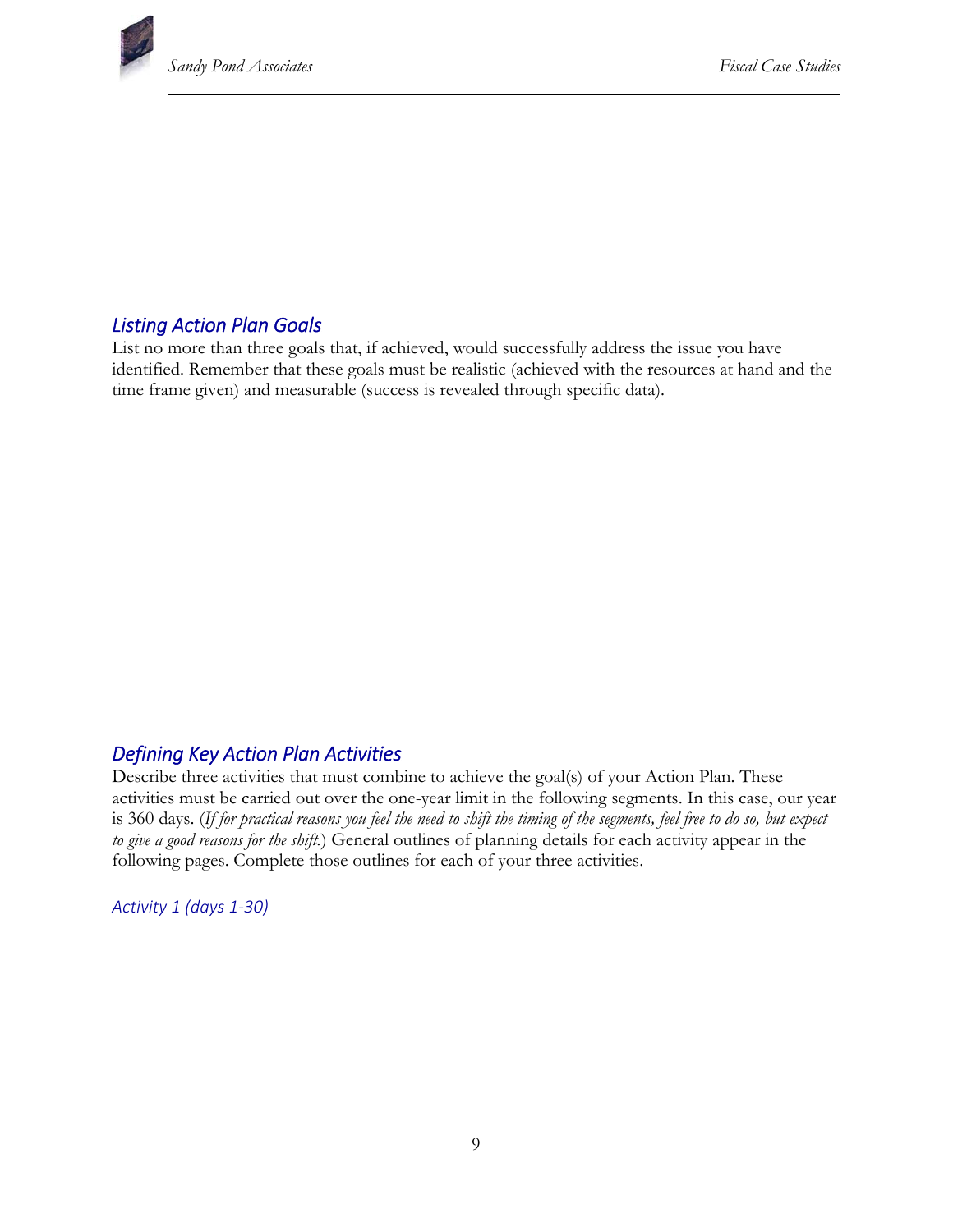

*Activity 2 (days 31‐180)* 

*Activity 3 (days 181‐360)*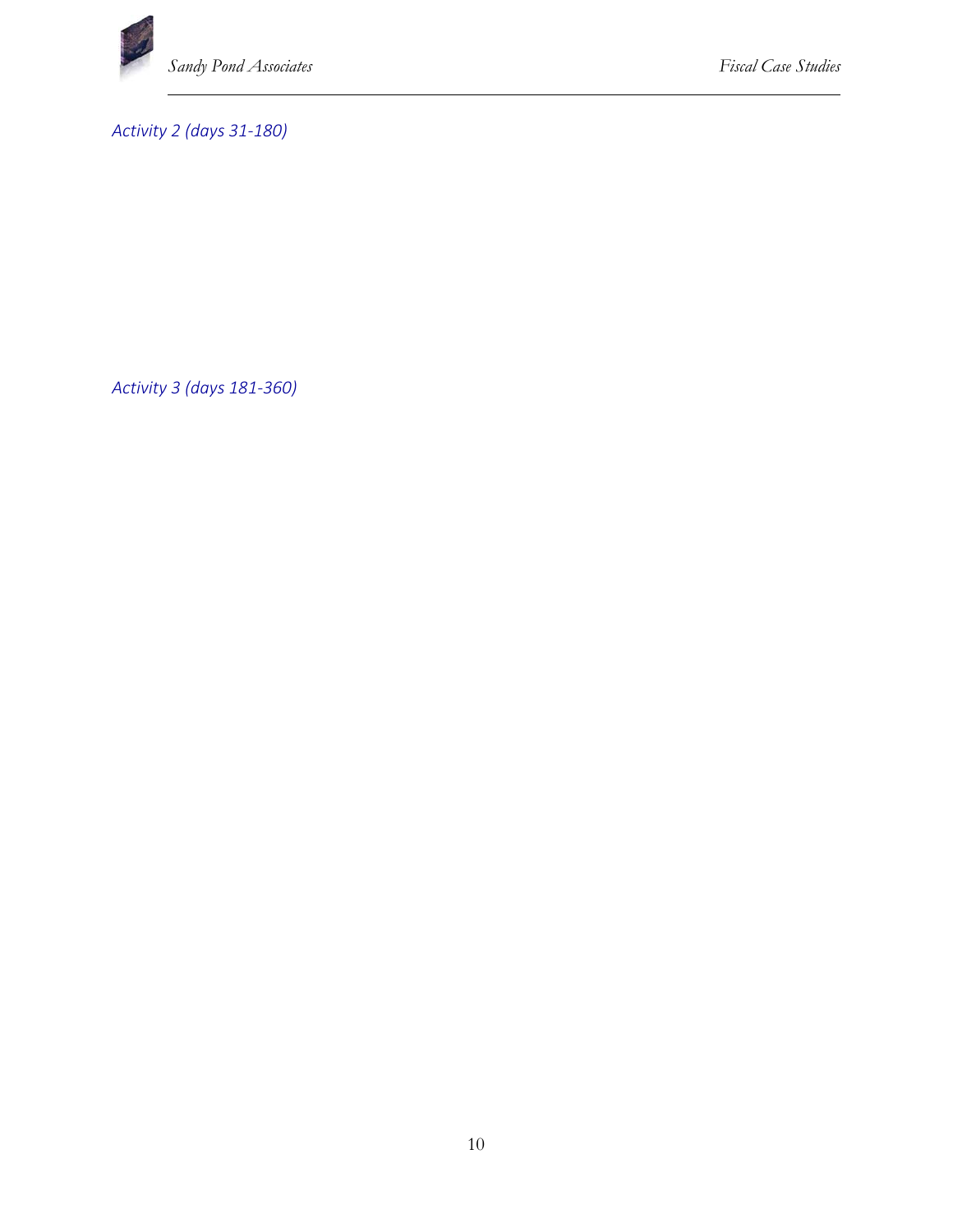

## **Activity 1 Detailed Outline (Days 1-30)**

#### *Identifying Additional Data Requirements*

Identify any additional data that you will need to complete this activity. If you conclude that no additional data are needed, write "None," but also explain why not.

### *Listing Tasks for this Activity*

List the specific tasks required to complete this activity. Think of such tasks as necessary steps in a process.

### *Developing Criteria for Success*

List the conditions that will exist when the activity has been successfully completed.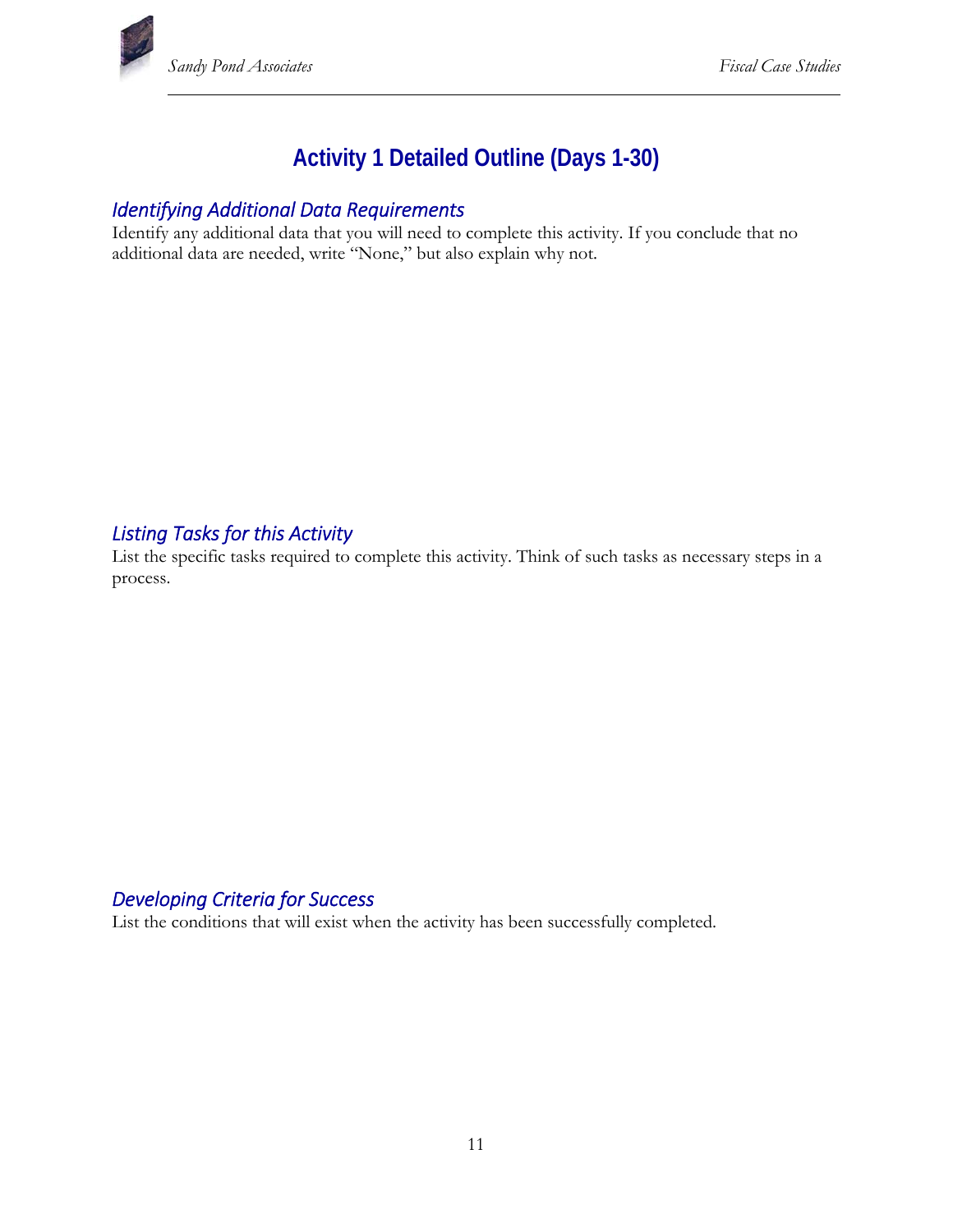

#### *Identifying Possible Barriers to Completing the Activity*

This part of the outlines asks you to identify either what could go wrong or what existing conditions might make it difficult to complete the activity according to your plan.

#### *Identifying Resources*

Estimate how much of the \$12,000 Special Action Budget you will use for each task and for Activity 1 in total. Remember that you still have Activity 2 and 3 yet to complete within this budget. Identify any non-money resources you might need (for example, information or real or virtual meeting space). Placing this information in some sort of table would be ideal.

## *Planning for Purposeful Dialogue*

During this effort *how* and *how often* will you communicate the status of your work for this activity? Which *individuals or offices* should receive these communications? How will you communicate within your group and keep a record of the group's work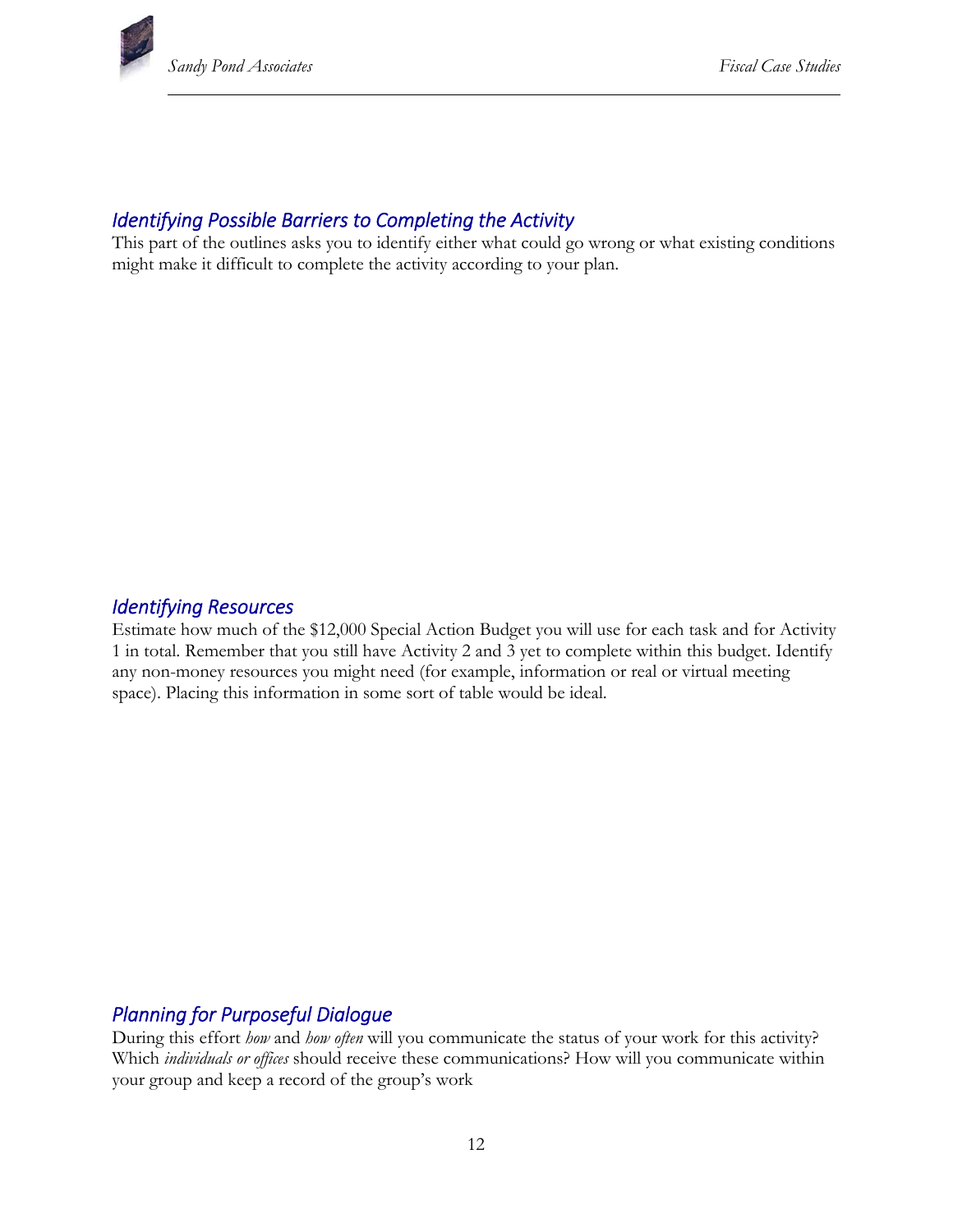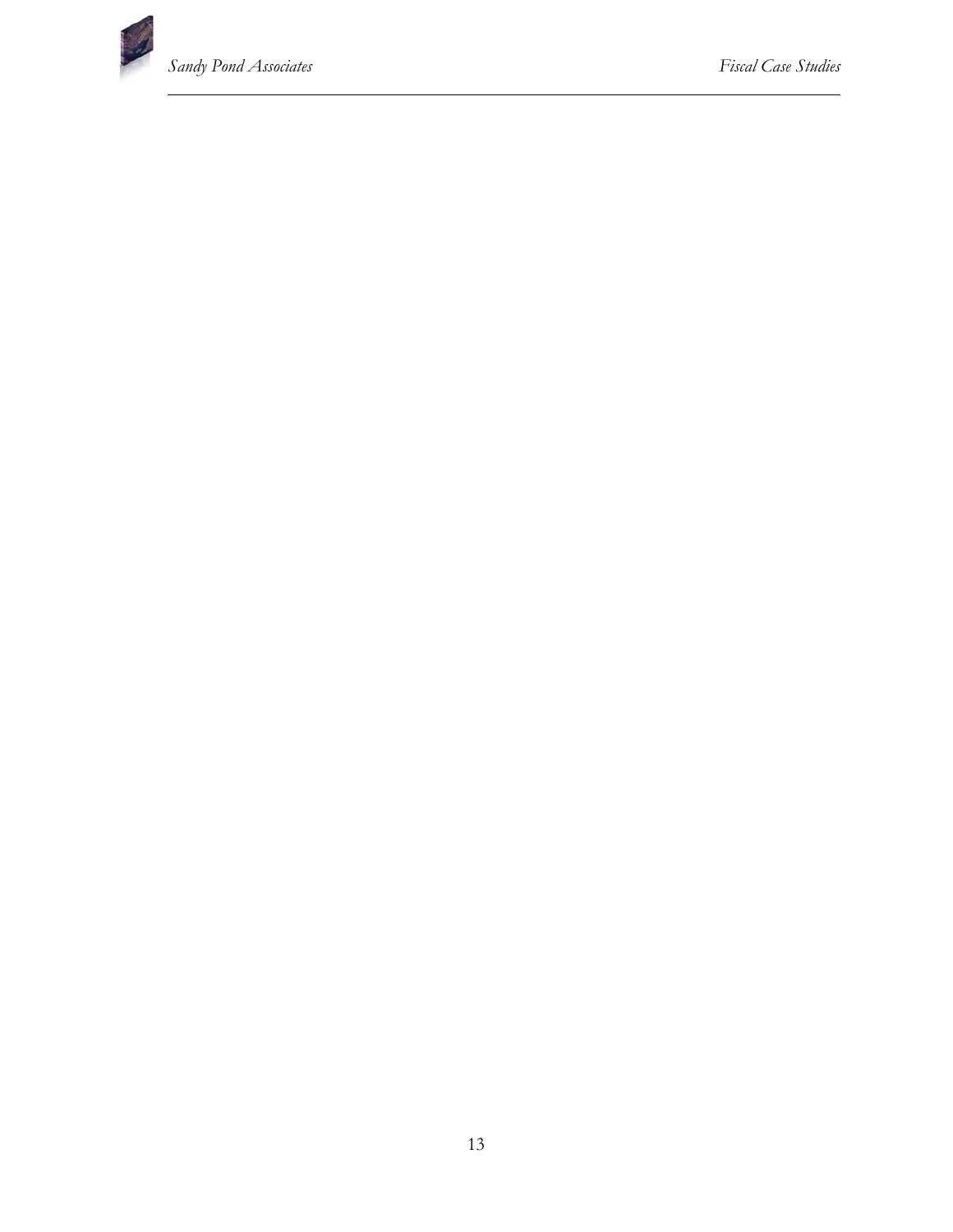

## **Activity 2 Detailed Outline (Days 31-180)**

#### *Identifying Additional Data Requirements*

Identify any additional data that you will need to complete this activity. If you conclude that no additional data are needed, write "None," but also explain why not.

### *Listing Tasks for this Activity*

List the specific tasks required to complete this activity. Think of such tasks as necessary steps in a process.

## *Developing Criteria for Success*

List the conditions that will exist when the activity has been successfully completed.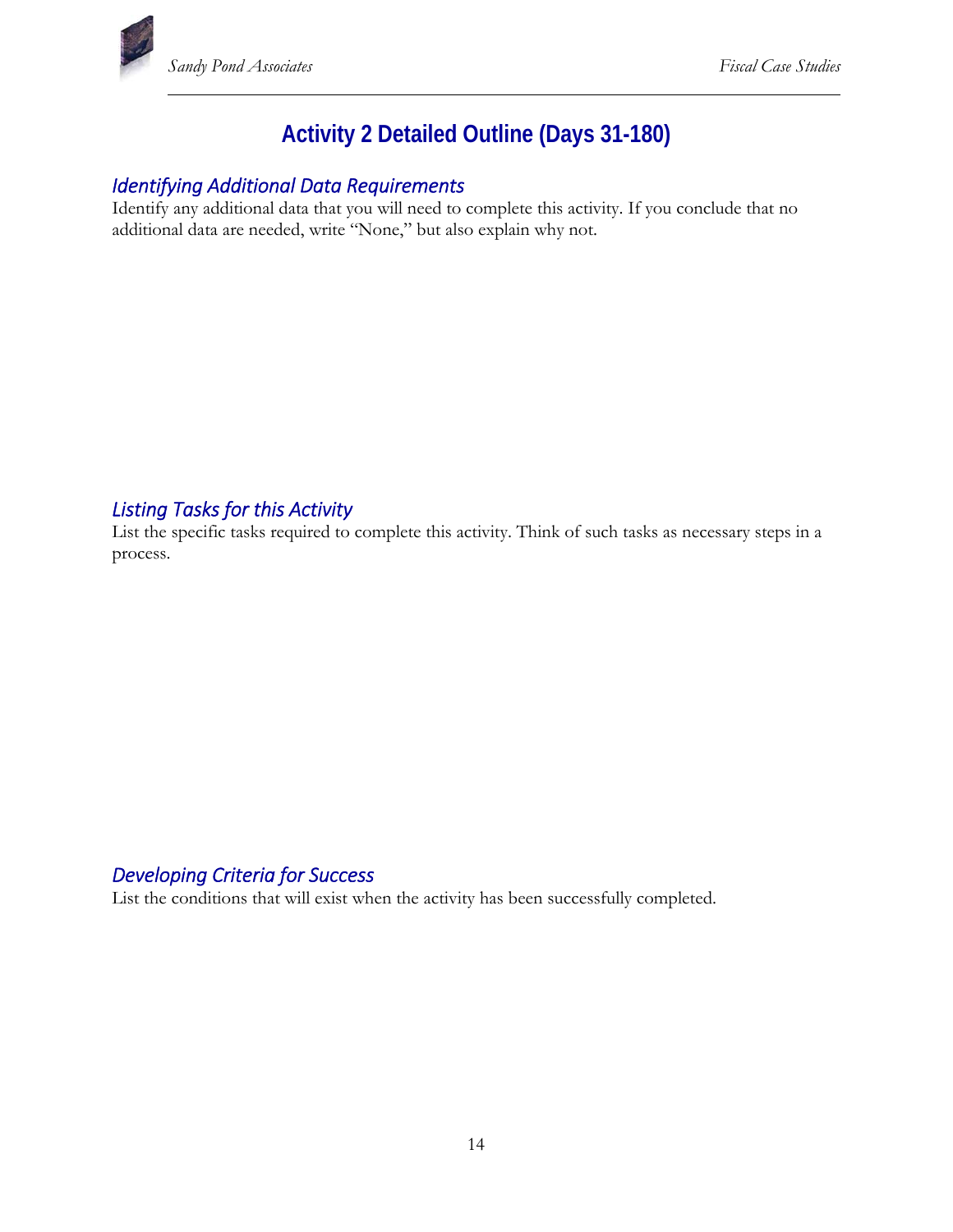

#### *Identifying Possible Barriers to Completing the Activity*

This part of the outlines asks you to identify either what could go wrong or what existing conditions might make it difficult to complete the activity according to your plan.

#### *Identifying Resources*

Estimate how much of the \$12,000 Special Action Budget you will use for each task and for Activity 1 in total. Remember that you still have Activity 3 yet to complete within this budget. Identify any non-money resources you might need (for example, information or real or virtual meeting space). Placing this information in some sort of table would be ideal.

#### *Planning for Purposeful Dialogue*

During this effort *how* and *how often* will you communicate the status of your work for this activity? Which *individuals or offices* should receive these communications? How will you communicate within your group and keep a record of the group's work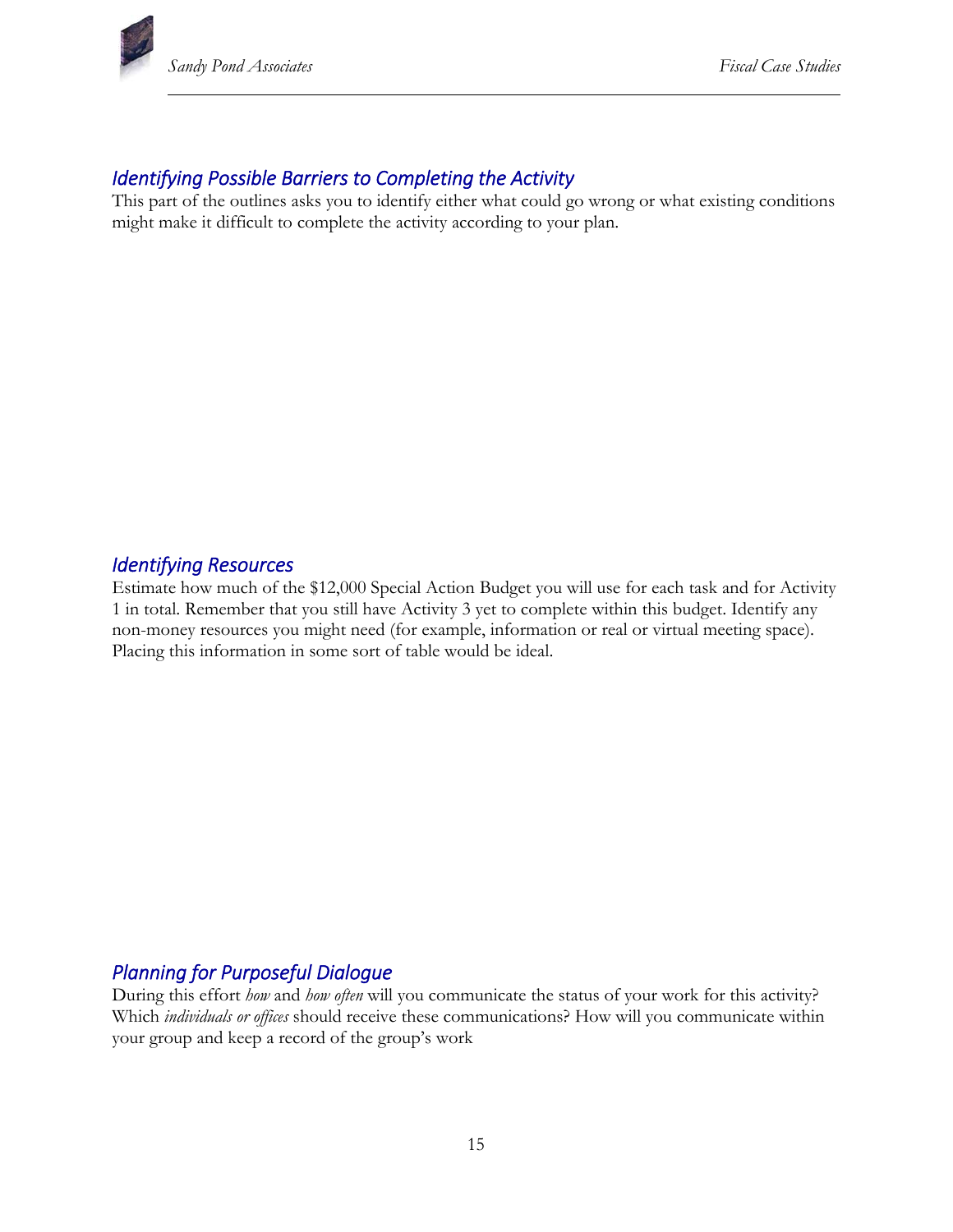

## **Activity 3 Detailed Outline (Days 181-360)**

### *Identifying Additional Data Requirements*

Identify any additional data that you will need to complete this activity. If you conclude that no additional data are needed, write "None," but also explain why not.

### *Listing Tasks for this Activity*

List the specific tasks required to complete this activity. Think of such tasks as necessary steps in a process.

## *Developing Criteria for Success*

List the conditions that will exist when the activity has been successfully completed.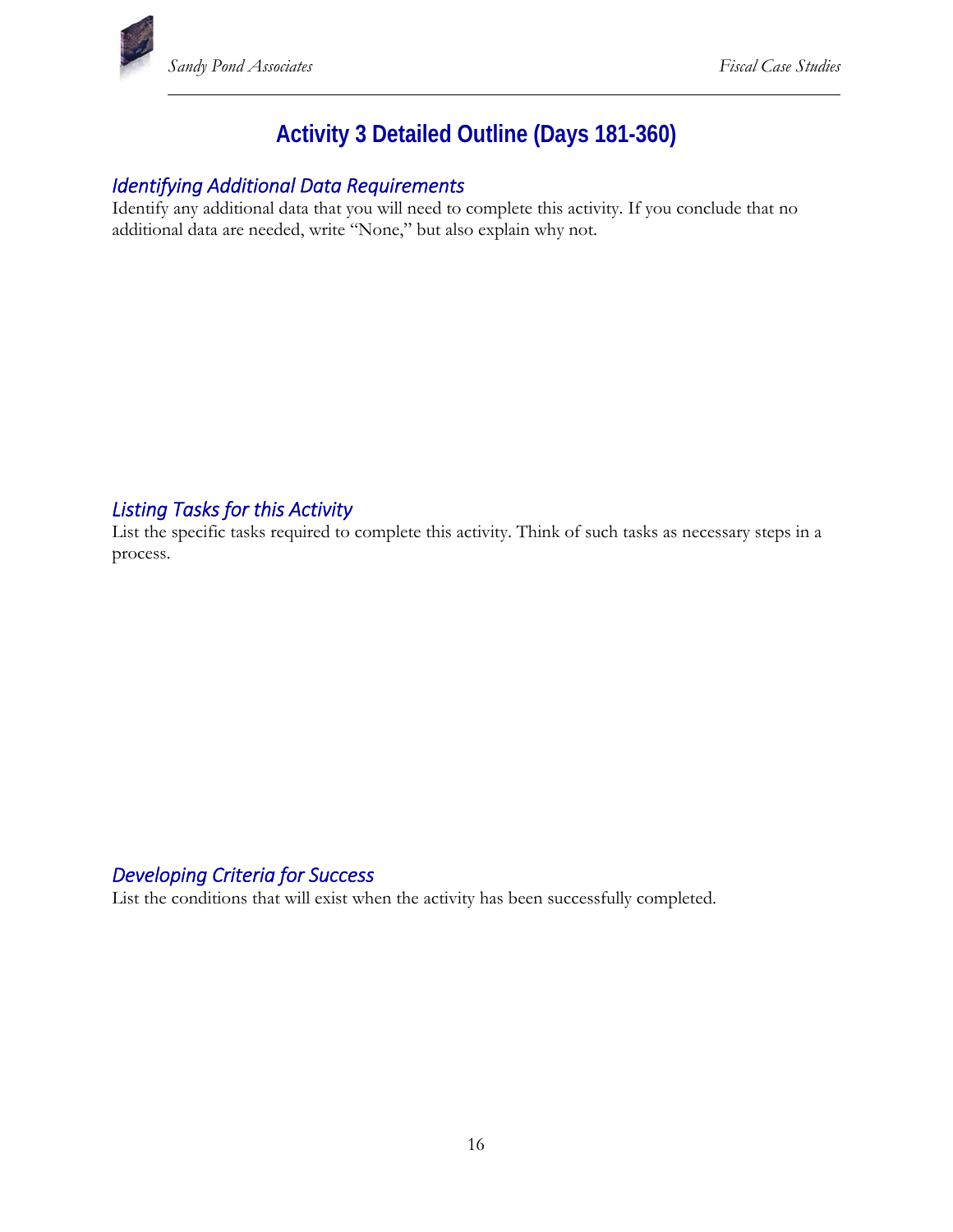

#### *Identifying Possible Barriers to Completing the Activity*

This part of the outlines asks you to identify either what could go wrong or what existing conditions might make it difficult to complete the activity according to your plan.

#### *Identifying Resources*

Estimate how much of the \$12,000 Special Action Budget you will use for each task and for Activity 1 in total. Remember that you still have Activity 2 and 3 yet to complete within this budget. Identify any non-money resources you might need (for example, information or real or virtual meeting space). Placing this information in some sort of table would be ideal.

#### *Planning for Purposeful Dialogue*

During this effort *how* and *how often* will you communicate the status of your work for this activity? Which *individuals or offices* should receive these communications? How will you communicate within your group and keep a record of the group's work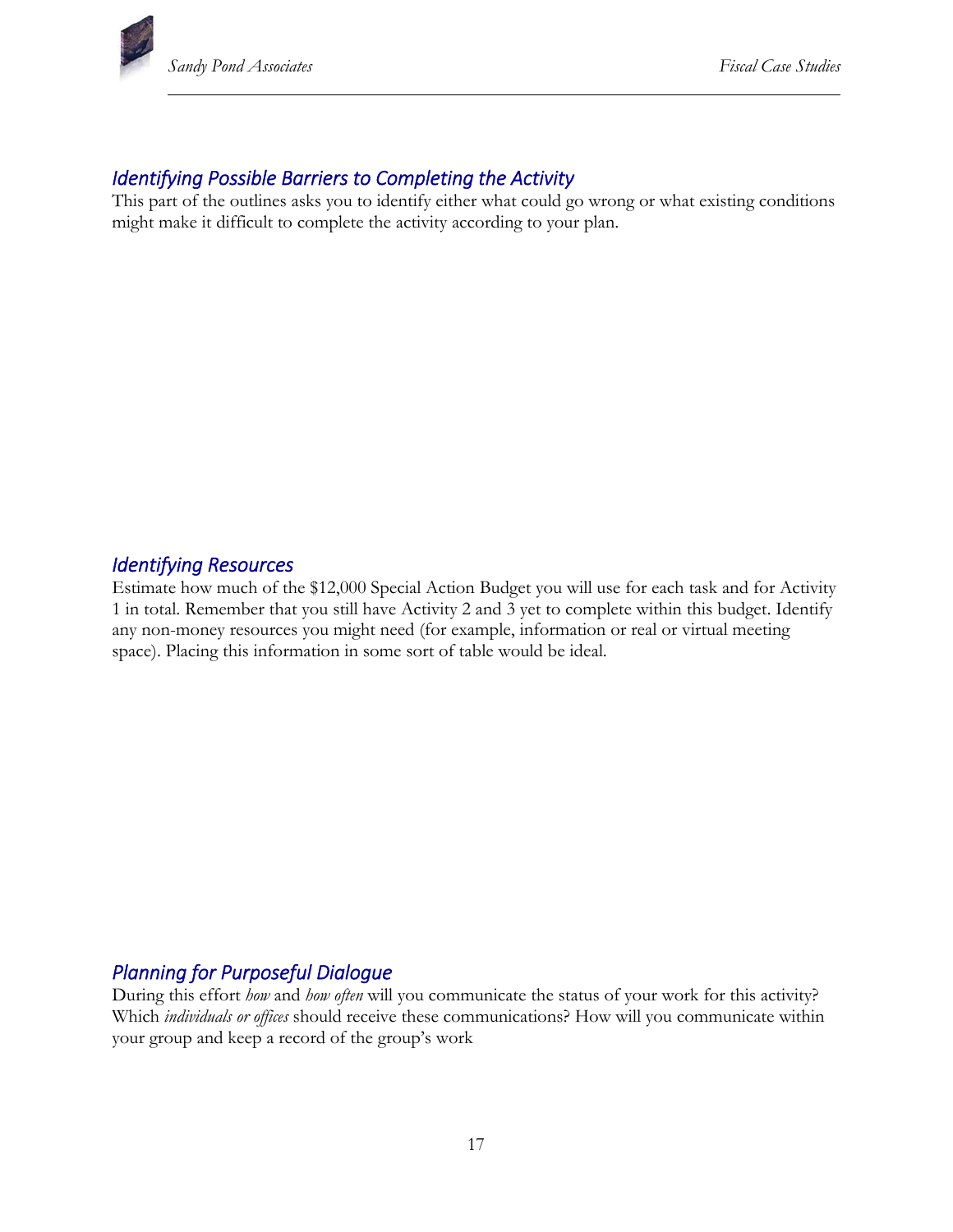